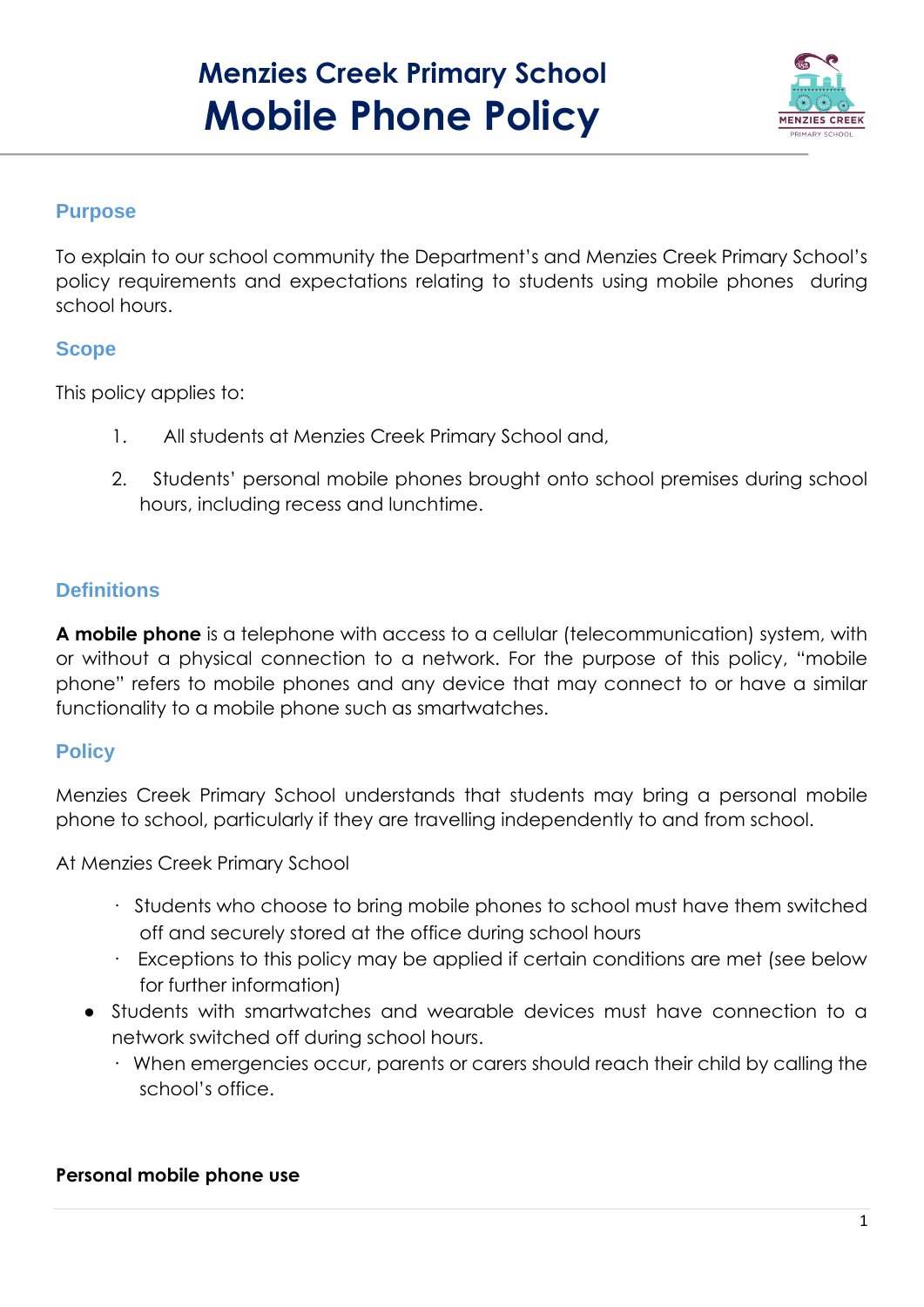In accordance with the Department's [M](https://www2.education.vic.gov.au/pal/students-using-mobile-phones/policy)obile Phones — [Student Use Policy](https://www2.education.vic.gov.au/pal/students-using-mobile-phones/policy) issued by the Minister for Education, personal mobile phones must not be used at Menzies Creek Primary School during school hours, including lunchtime and recess, unless an exception has been granted.

Where a student has been granted an exception, the student must use their mobile phone for the purpose for which the exception was granted, and in a safe, ethical and responsible manner.

## **Secure storage**

Mobile phones owned by students at Menzies Creek Primary School are considered valuable items and are brought to school at the owner's (student's or parent/carer's) risk. Students are encouraged not to bring a mobile phone to school unless there is a compelling reason to do so. Please note that Menzies Creek Primary School does not have accident insurance for accidental property damage or theft. Students and their parents/carers are encouraged to obtain appropriate insurance for valuable items. Refer to the [Menzies](https://docs.google.com/document/u/0/d/14751U5aV61xWRqzpg14F4LIt2wrkoacJ88d41rQxw-s/edit)  [Creek Primary School's Pe](https://docs.google.com/document/u/0/d/14751U5aV61xWRqzpg14F4LIt2wrkoacJ88d41rQxw-s/edit)rsonal Property Policy AND/OR the Department'[s](https://www2.education.vic.gov.au/pal/claims-property-damage-and-medical-expenses/policy) [Claims for](https://www2.education.vic.gov.au/pal/claims-property-damage-and-medical-expenses/policy)  [Property Damage and Medical Expenses policy.](https://www2.education.vic.gov.au/pal/claims-property-damage-and-medical-expenses/policy)

Where students bring a mobile phone to school, Menzies Creek Primary School will provide secure storage. Secure storage is storage that cannot be readily accessed by those without permission to do so. At Menzies Creek Primary School, students are required to store their phones by handing them into the school administration office to be placed in a lockable cupboard.

### **Enforcement**

Students who use their personal mobile phones inappropriately at Menzies Creek Primary School school may be issued with consequences consistent with our school's existing student engagement policy.

At Menzies Creek Primary School inappropriate use of mobile phones is **any use during school hours**, unless an exception has been granted, and particularly use of a mobile phone:

- $\cdot$  in any way that disrupts the learning of others
- · to send inappropriate, harassing or threatening messages or phone calls
- $\cdot$  to engage in inappropriate social media use including cyber bullying

· to capture video or images of people, including students, teachers and members of the school community without their permission

· to capture video or images in the school toilets, changing rooms, swimming pools and gyms

· during exams and assessments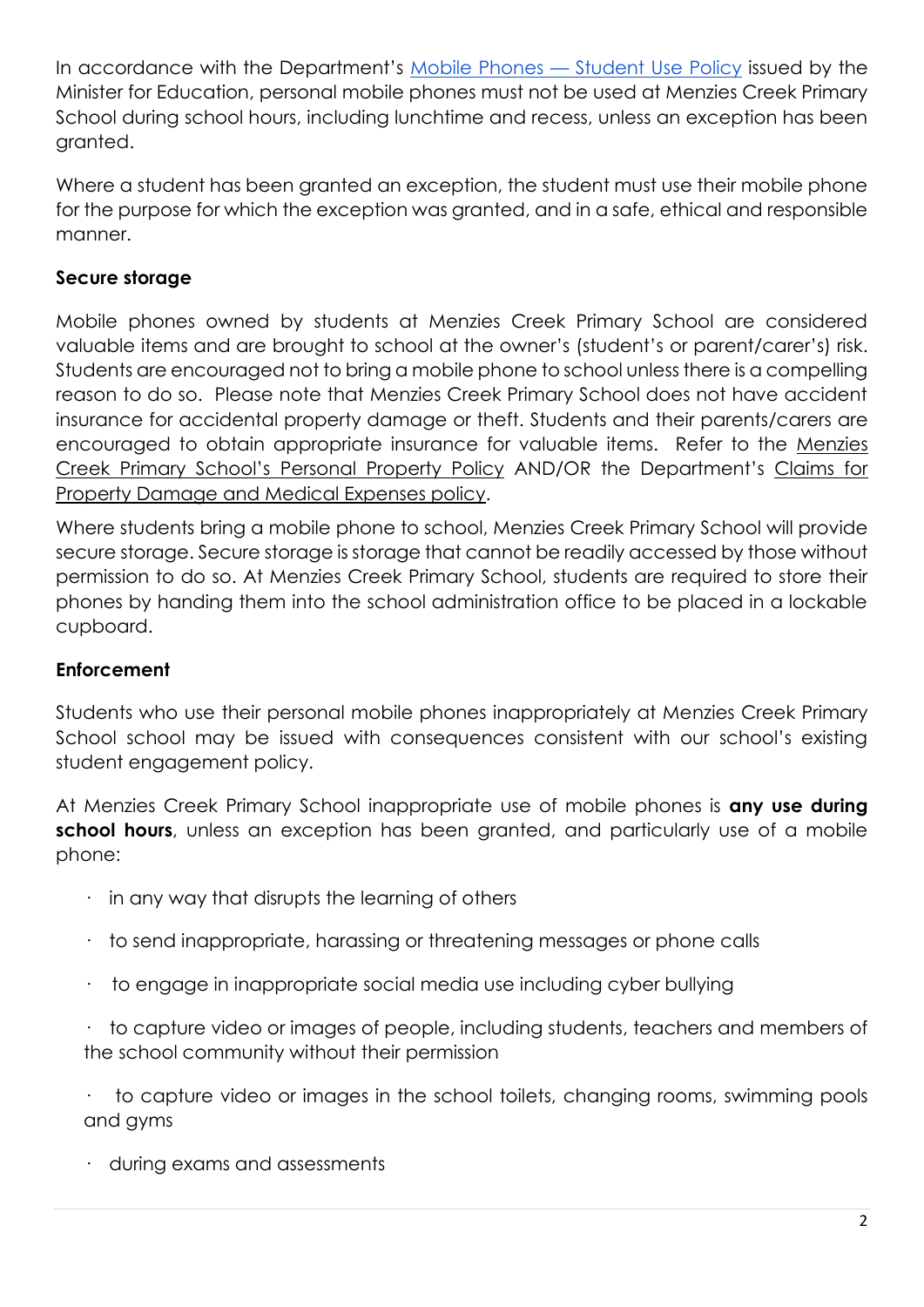## **Exceptions**

Exceptions to the policy:

- · may be applied during school hours if certain conditions are met, specifically,
	- o Health and wellbeing-related exceptions; and
	- o Exceptions related to managing risk when students are offsite.
- · can be granted by the Principal, or by the teacher for that class, in accordance with the Department'[s](https://www2.education.vic.gov.au/pal/students-using-mobile-phones/policy) Mobile Phones - [Student Use Policy.](https://www2.education.vic.gov.au/pal/students-using-mobile-phones/policy)

The three categories of exceptions allowed under the Department's [Mobile Phones](https://www2.education.vic.gov.au/pal/students-using-mobile-phones/policy) — [Student Use Policy](https://www2.education.vic.gov.au/pal/students-using-mobile-phones/policy) are:

### *1. Learning-related exceptions*

| Specific exception                                                                                                                    | Documentation             |
|---------------------------------------------------------------------------------------------------------------------------------------|---------------------------|
| For specific learning activities (class- Unit of work, learning sequence<br>based exception)                                          |                           |
| For students for whom a reasonable<br>adjustment to a learning program is<br>needed because of a disability or<br>learning difficulty | Individual Education Plan |

#### *2. Health and wellbeing-related exceptions*

| <b>Specific exception</b>        | <b>Documentation</b>        |
|----------------------------------|-----------------------------|
| Students with a health condition | Student Health Support Plan |
| Students who are Young Carers    | A localised student record  |

### *3. Exceptions related to managing risk when students are offsite*

| <b>Documentation</b><br>Specific exception |  |  |
|--------------------------------------------|--|--|
|--------------------------------------------|--|--|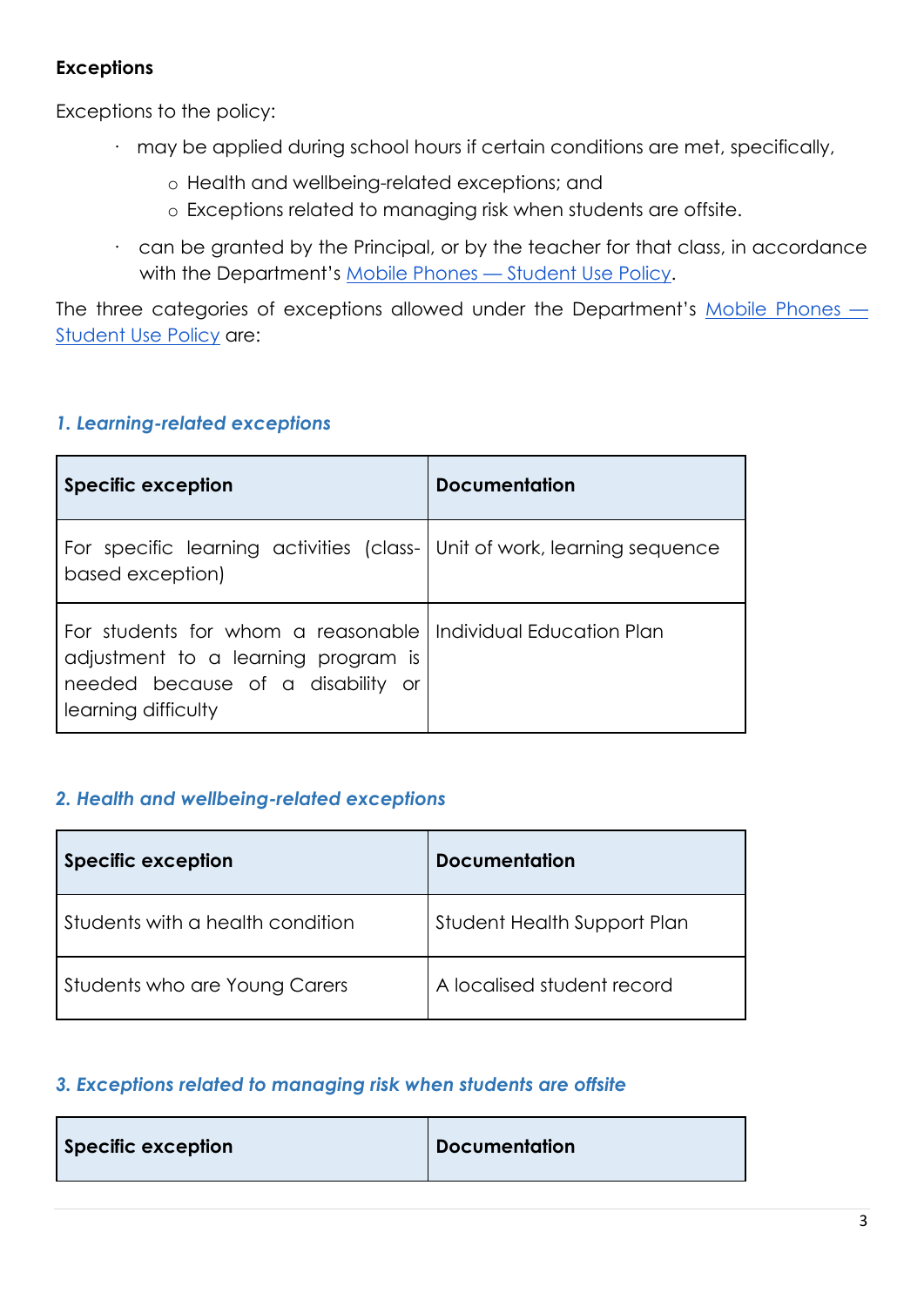| Travelling to and from excursions                                                                       | <b>Risk</b><br>planning<br>assessment<br>documentation |
|---------------------------------------------------------------------------------------------------------|--------------------------------------------------------|
| Students on excursions and camps                                                                        | <b>Risk</b><br>planning<br>assessment<br>documentation |
| When students are offsite (not on school<br>and unsupervised<br>with<br>grounds)<br>parental permission | <b>Risk</b><br>planning<br>assessment<br>documentation |
| Students with a dual enrolment or who<br>need to undertake intercampus travel                           | <b>Risk</b><br>assessment<br>planning<br>documentation |

Where an exception is granted, the student can only use the mobile phone for the purpose for which it was granted.

#### **Camps, excursions and extracurricular activities**

Menzies Creek Primary School will provide students and their parents and carers with information about items that can or cannot be brought to camps, excursions, special activities and events, including personal mobile phones.

#### **Exclusions**

This policy does not apply to

- · Out-of-School-Hours Care (OSHC)
- · Out-of-school-hours events
- · Travelling to and from school
- · iPads and all other personal devices

## **COMMUNICATION**

This policy will be communicated to our school community in the following ways:

- · Available publicly on our school's website (or insert other online parent/carer/student communication method)
- · Discussed at parent information nights/sessions